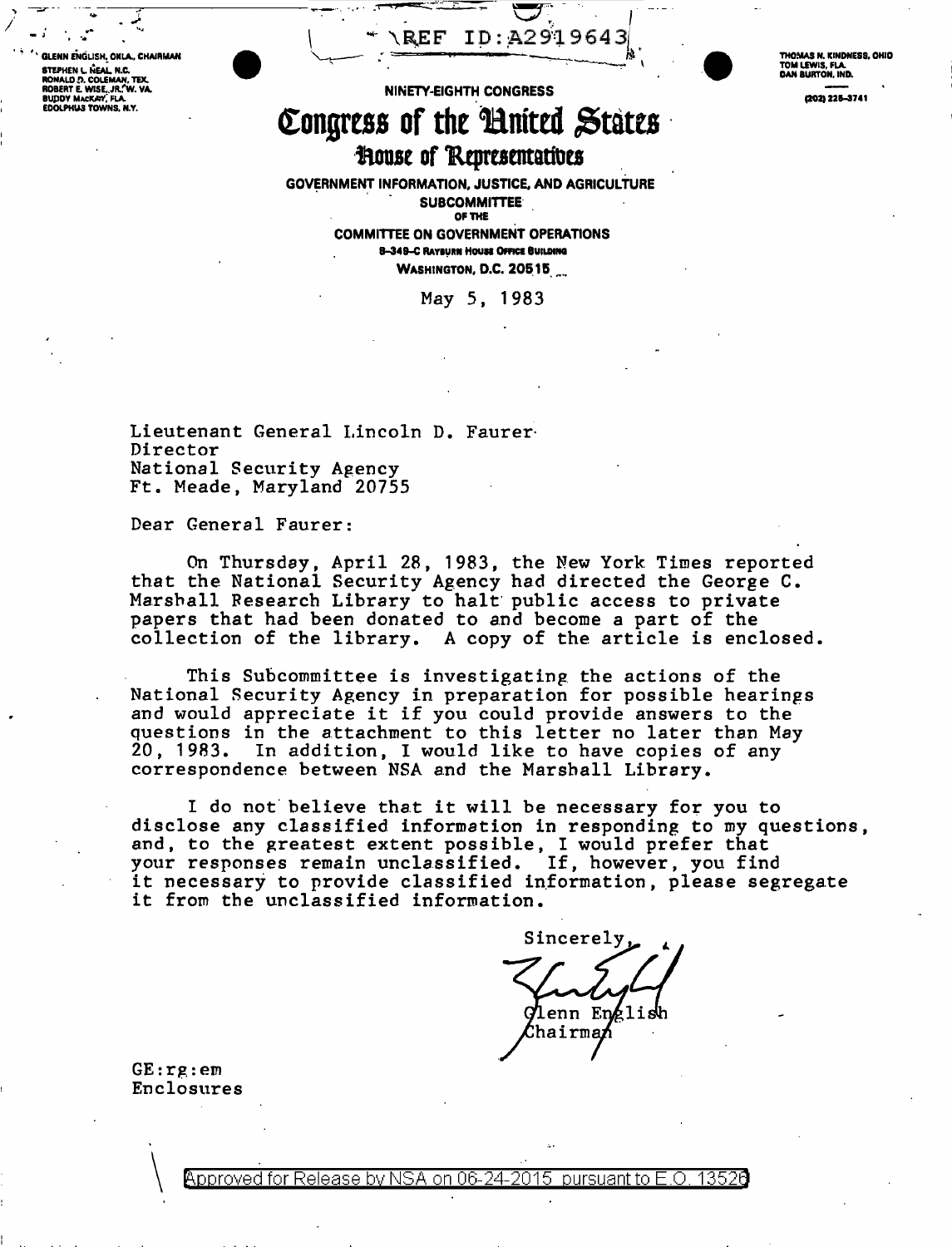GLENN ENGLISH, OKLA., CHAIRMAN **CONTRACT CONSUMING THE STEPHEN L. NEW ROOM**<br>**RONALD O. COLEMAN, TEX.<br>ROBERT E. WISE, JR. W. VA.<br>BUDDY MACKAY, FLA.<br>EDOLPHUS TOWNS, N.Y.** 



28

JRE

LAS N. KINDNESS, OHIO TOM LEWIS, FLA.<br>DAN BURTON, IND.

(202) 225-3741

Lieutenant Gener Director National Securit Ft. Meade, Maryl

Œί

GO'

**Chair** 

Dear General Fau

On Thursday that the National Marshall Research

Times reported d the George C. ss to private.

papers that had been donated to and become a part of the collection of the library. A copy of the article is enclosed.

الحالي

This Subcommittee is investigating the actions of the National Security Agency in preparation for possible hearings and would appreciate it if you could provide answers to the questions in the attachment to this letter no later than May In addition, I would like to have copies of any 20, 1983. correspondence between NSA and the Marshall Library.

I do not believe that it will be necessary for you to disclose any classified information in responding to my questions, and, to the greatest extent possible, I would prefer that your responses remain unclassified. If, however, you find<br>it necessary to provide classified information, please segregate it from the unclassified information.

Sincerely Glenn En¢lis hairma/

 $GE:rg:em$ Enclosures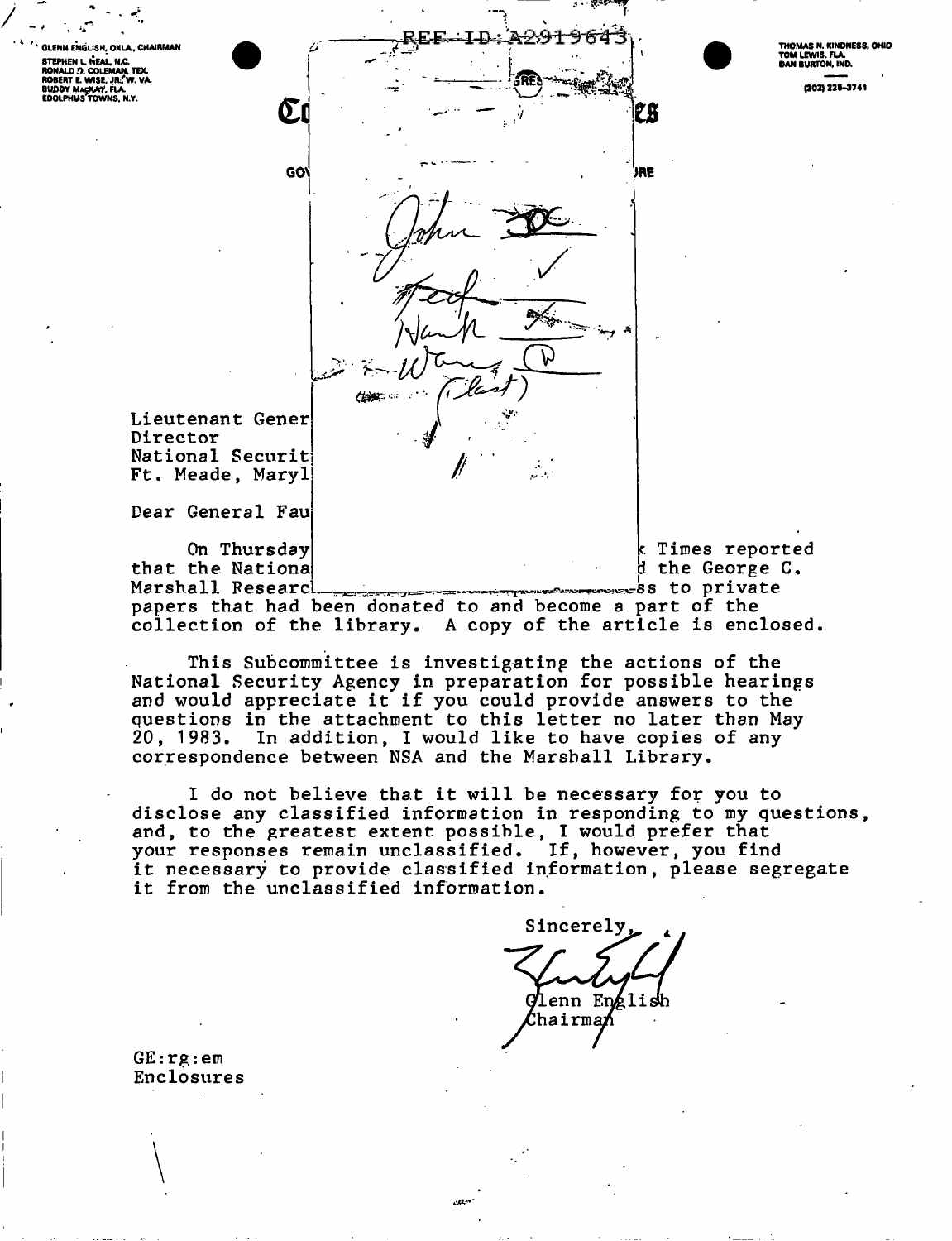Lieutenant General Lincoln P. Faurer May 5, 1983

**ATTACHMENT** 

 $\mathcal{L}^{\text{max}}(\mathcal{A})$ 

 $\mathcal{L}^{\mathcal{L}}$  and  $\mathcal{L}^{\mathcal{L}}$  and  $\mathcal{L}^{\mathcal{L}}$ 

1) What prompted NSA to review the papers at the Marshall Library?

2) Which collections were reviewed and how were they selected for review? When were the reviews conducted?

3) Which papers were reviewed and how were they selected for review?

4) Does NSA have any ownership or other rights with respect to any papers in the Marshall Library Collection?

5) The New York Times reported that some papers were withdrawn from public files at the request of NSA.

a) Were any of the papers reviewed by NSA already classified? Fad any of the papers been declassified?

b) Did NSA classify any papers in the Marshall library? If so, how many papes were classified? On what authority were these papers classified? Please be specific with respect to the classification rules in Executive Order 12356?

c) Were any papers marked "For Official Use Only"?<br>If so, how many? What is the significance of the designation "For Official Use Only"?

d) Did NSA reQuest that any unclassified papers be removed from public files? If so, why?

e) Did NSA physically remove any papers from the Marshall Library collection?

f) l.ihrary officials told the New York Times that NSA reQuested that some documents should be put in a vault. Why?

~) nn what basis did NSA determine that some papers in the Marshall Librarv collection should be treated as if they were classified, placed in a vault, or simply removed frow public access?